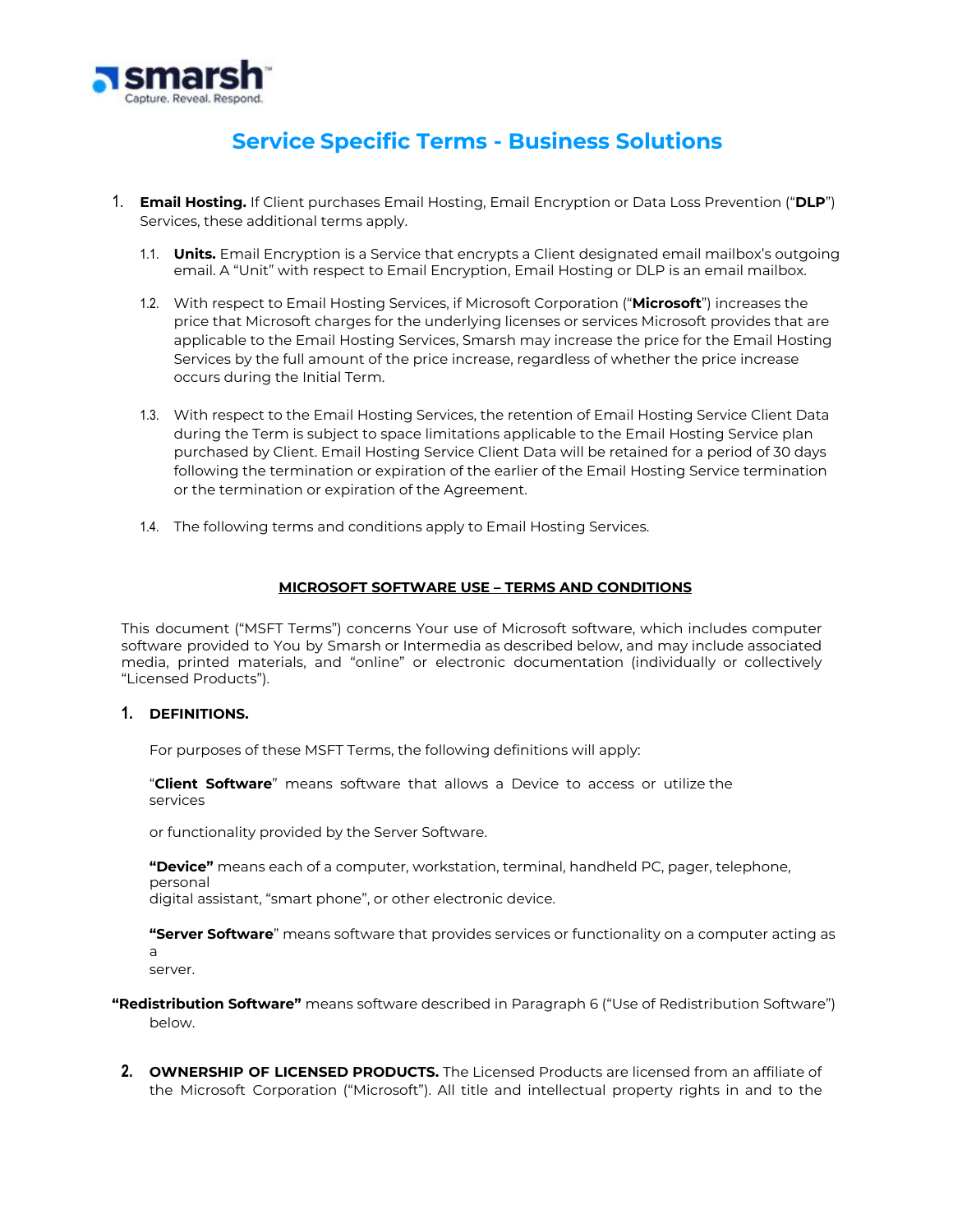

Licensed Products (and the constituent elements thereof, including but not limited to any

images, photographs, animations, video, audio, music, text, and "applets" incorporated into the Licensed Products) are owned by Microsoft or its suppliers. The Licensed Products are protected by copyright laws and international copyright treaties, as well as other intellectual property laws and treaties. Your possession, access, or use of the Licensed Products does not transfer any ownership of Licensed Products or any intellectual property rights toYou.

- **3. COPYRIGHT, TRADEMARK AND PATENT NOTICES.** You must not remove, modify or obscure any copyright, trademark or other proprietary rights notices that are contained in or on the Licensed Products. You must include Microsoft's copyright notice on any labels or documentation (including online documentation) that include the Licensed Products. You have no right under this Agreement to use any Microsoft logos in any manner whatsoever. Whenever a Licensed Product is first referenced in any written or visual communication, You must use the appropriate trademark, Licensed Product descriptor and trademark symbol (either ™ or ®), and clearly indicate Microsoft's (or Microsoft's suppliers') ownership of such marks. For information on Microsoft trademarks, including a listing of current trademarks, see [http://www.microsoft.com/trademarks.](http://www.microsoft.com/trademarks) You must not undertake any action that will interfere with or diminish Microsoft's (or Micrososft's suppliers') right, title and/or interest in the trademark(s) or trade name(s). At Microsoft's request, You must provide Microsoft with samples of all of Your written or visual materials that use a Licensed Product name.
- **4. ANTI-PIRACY.** You must not engage in the manufacture, use, distribution or transfer of counterfeit, pirated or illegal software. You may not distribute or transfer Licensed Products to any party that You know is engaged in these activities. You must report to Microsoft any suspected counterfeiting, piracy or other intellectual property infringement in computer programs, manuals, marketing materials or other materials owned by Microsoft, its Affiliates and/or its licensors as soon as You become aware of it. You will cooperate with Microsoft in the investigation of any party suspected of these activities
- **5. USE OF CLIENT SOFTWARE.** You may use the Client Software installed on Your Devices only in accordance with the instructions, and only in connection with the services, provided to You. The terms of this MSFT Terms permanently and irrevocably supersede the terms of any Microsoft End User License Agreement that may be presented in electronic form during Your use of the ClientSoftware
- **6. USE OF REDISTRIBUTION SOFTWARE.** In connection with the services provided to You, You may have access to certain "sample," "redistributable" and/or software development ("SDK") software code and tools (individually and collectively "Redistribution Software"). **YOU MAY NOT USE, MODIFY, COPY, AND/OR DISTRIBUTE ANY REDISTRIBUTION SOFTWARE UNLESS YOU EXPRESSLY AGREE TO AND COMPLY WITH CERTAIN ADDITIONAL TERMS CONTAINED IN THE SERVICES PROVIDER USE RIGHTS ("SPUR").** Microsoft does not permit You to use any Redistribution Software unless You expressly agree to and comply with such additional terms.
- **7. COPIES.** You may not make any copies of the Licensed Products; provided, however, that You may

(a) make one (1) copy of Client Software on Your Device; and (b) You may make copies of certain Redistribution Software in accordance with Paragraph 6 (Use of Redistribution Software). You must erase or destroy all such Client Software and/or Redistribution Software upon termination or cancellation of Your agreement with Smarsh, upon notice from Smarsh or upon transfer of Your Device to another person or entity, whichever first occurs. You may not copy any printed materials accompanying the Licensed Products.

**8. LIMITATIONS ON REVERSE ENGINEERING, DECOMPILATION AND DISASSEMBLY.** You may not reverse engineer, decompile, or disassemble the Licensed Products, except and only to the extent that applicable law, notwithstanding this limitation expressly permits such activity.